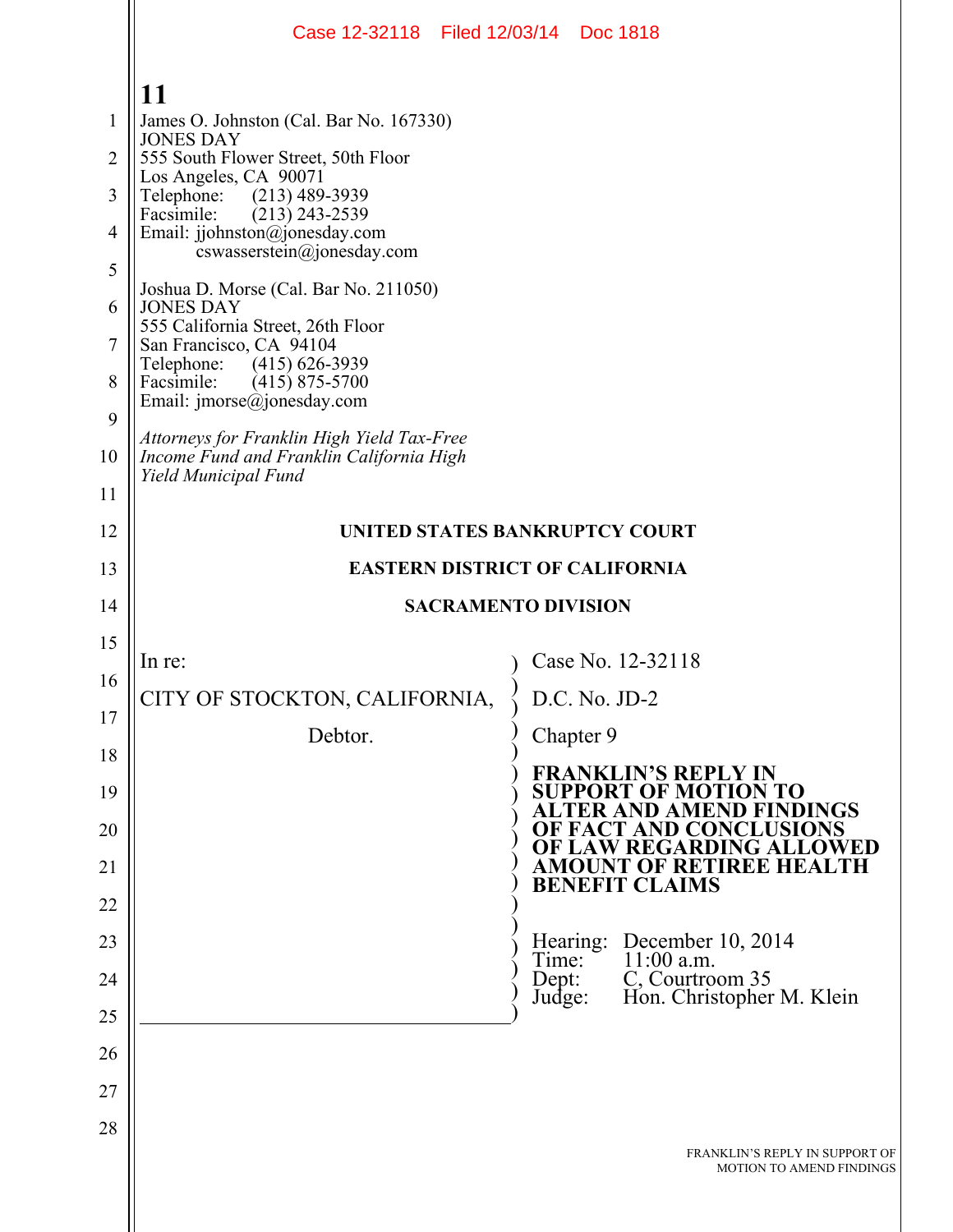1 2 3 4 5 6 The City and the Committee concede that the Retiree Health Benefit Claims were not discounted to present value.<sup>1</sup> That fact alone establishes that the Court erred in concluding that the Retiree Health Benefit Claims should be allowed in the aggregate amount of \$545 million. Notwithstanding the attempted obfuscation and misdirection of the objectors, good cause exists for the Court to alter and amend that holding to reduce the allowed amount of those claims to their aggregate present value of \$261.9 million.

# 7

## **No Impact On Retiree Distributions**

8 9 10 11 12 13 To start, Franklin reiterates that the relief sought in its Motion "will have absolutely no impact on retirees, whose treatment and distributions under the Plan will remain unchanged."<sup>2</sup> The City's assertion that the Motion "would result in each Retiree having a smaller claim amount, but Franklin having a greater share of payments to Class 12 unsecured creditors<sup>33</sup> is simply false, as is the Committee's claim that discounting to present value "would unfairly discriminate against the retirees."<sup>4</sup>

14 15 16 17 18 19 20 21 Rather, as the Committee confirms elsewhere,<sup>5</sup> holders of Retiree Health Benefit Claims receive an aggregate of \$5.1 million under the Plan regardless of the amount of the Retiree Health Benefit Claims, whether they be allowed in an aggregate of \$545 million, \$261.9 million, or \$1 million. The distribution on Retiree Health Benefit Claims is simply not tied to the allowed amount in any way. Perversely, the allowed amount of those claims impacts only Franklin – the larger the allowed pool of Retiree Health Benefit Claims, the smaller the distribution on Franklin's unsecured claim in Class 12 under the Plan (and, hence, the greater the savings to the City). $<sup>6</sup>$  The</sup> Committee has no legitimate interest in this issue.

<sup>22</sup> 23  $\overline{a}$ 1 City Obj. at 1 ("The City has never argued that the \$545 million amount reflected the present value of the Retiree Health Benefit Claims . . . ."); Committee Obj. at 3 ("the Retiree Health") Benefit Claims . . . should be allowed as scheduled without any discounting to present value").

<sup>24</sup> 2 Motion at 3.

<sup>25</sup> 3 City Obj. at 2.

<sup>4</sup> Committee Obj. at 7.

<sup>26</sup> 27 5 *Id*. at 6-7 ("The \$5.1 million payment is a fixed amount that would not be changed by the present value ruling."); *see* Motion at 5 and n.5.

<sup>6</sup> Motion at 5-6.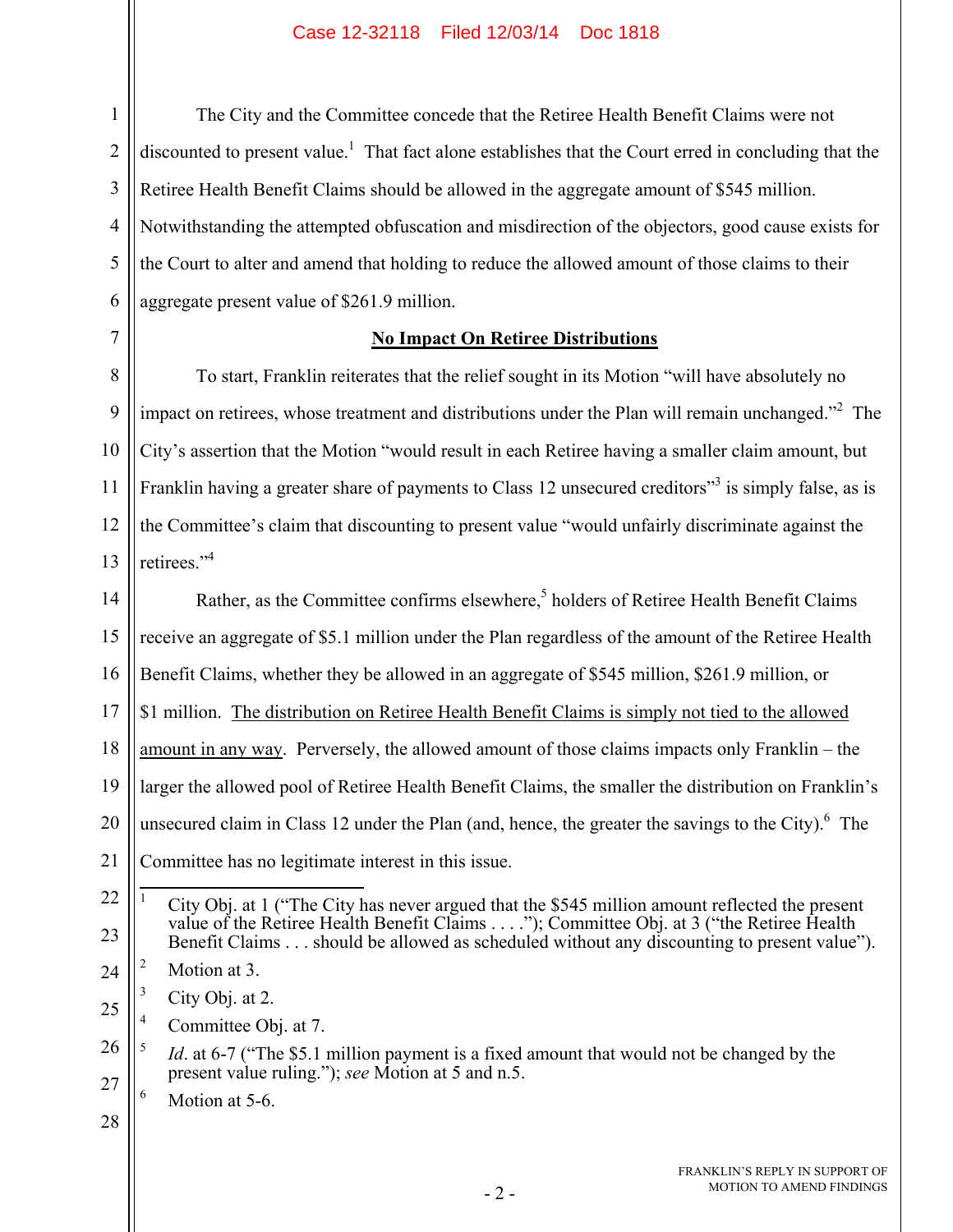1 2 3 4 5 6 7 8 9 10 11 In fact, as made clear in the Motion, Franklin has no desire to alter any retiree's respective entitlement to a *pro rata* share of the \$5.1 million promised by the City, and Franklin does not oppose the Committee's suggestion "that any ruling on present value should be made in a manner that would not change the respective distributions to Retiree Health Benefit Claimants."<sup>7</sup> This gives the lie to the City's assertion that Franklin should lodge "a formal objection" to each of the  $1,100$  individual Retiree Health Benefit Claims.<sup>8</sup> As the City and the Committee concede, the parties stipulated that Franklin could raise the present value issue in connection with confirmation specifically "[i]n order to avoid the inefficiency, confusion and expense that would result from the prosecution of claim objections against approximately 1,100 individual Retiree Health Benefit Claimants."<sup>9</sup> Given that the relief requested would have no impact on those claimants, it would be pointless to do as the City suggests.

12

# **No "Expert" Decision To Abandon Discounting To Present Value**

13 14 15 16 Implying that its decision not to discount the liability to present value is the result of expert judgment, the City also asserts that "[t]he Retiree Health Benefit Claims were calculated by The Segal Company, a company with unquestioned expertise in this area, . . . [and are] the product of a careful analysis by the actuaries at The Segal Company  $\dots$ ."<sup>10</sup>

17 18 19 20 21 22 In fact, however, Segal previously calculated the City's liability for retiree health benefits for purposes of the City's audited financial statements and, in doing so, discounted the liability to present value.<sup>11</sup> The only reason that Segal did not discount the Retiree Health Benefit Claims for purposes of the bankruptcy case was because the City "directed them not to do it."<sup>12</sup> There is no evidence supporting the City's decision to abandon its prior practice of discounting the liability to present value, and certainly no expert opinion that supports the City's bankruptcy-driven change in

- 23
- $\overline{a}$ 7 Committee Obj. at 7.
- 24 8 City Obj. at 9.
- 25 9 [DN 1356].
- 26  $10$  City Obj. at 1.
- 27 <sup>11</sup> Motion at 6-7.
- 28 12 Motion, Ex. B. at 151 (5/14/14 Tr. at 19:17-18 (Goodrich)).
- FRANKLIN'S REPLY IN SUPPORT OF MOTION TO AMEND FINDINGS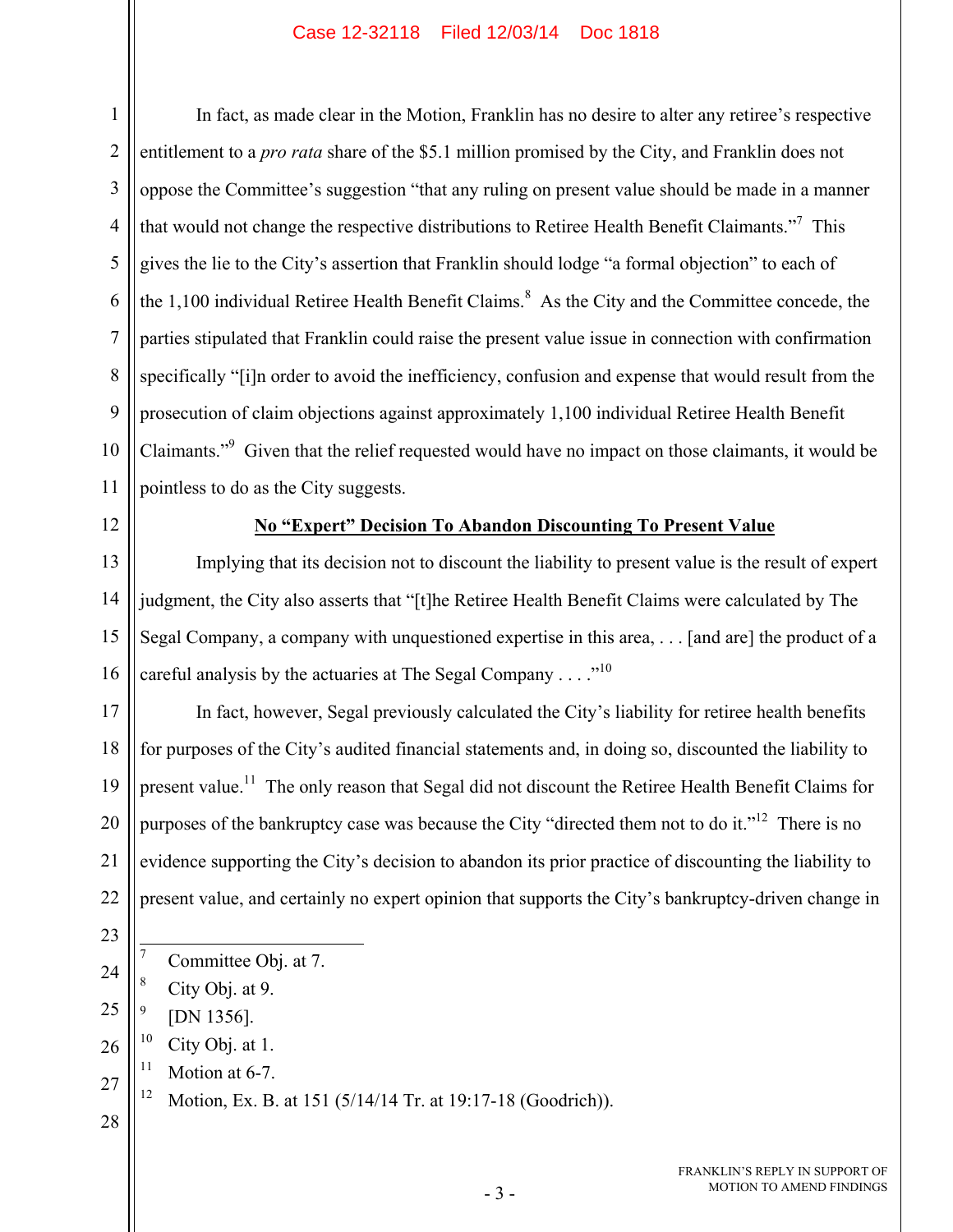methodology. To the contrary, the evidence and expert testimony establishes that discounting is required by the Governmental Standards Accounting Board and basic economic common sense.<sup>13</sup>

3 4 5 6 7 8 9 10 11 12 The City also claims that the \$261.9 million liability reflected in its audited financial statements is "not a discount to present value of the \$545 million amount" to which it has stipulated.<sup>14</sup> That is a meaningless distinction. The trial record includes a breakdown of the yearby-year health care liability amounts – from 2013 to 2095 – that the City added up to calculate the \$545 million aggregate Retiree Health Benefit Claim amount.<sup>15</sup> It is a matter of simple math to discount those annual liabilities back to present value. Not coincidentally, using a discount rate of 5% (the same rate used to discount future payments made to creditors under the Plan), those future liabilities have a discounted present value of  $$242.8$  million<sup>16</sup> – materially identical to (actually \$19 million less than) the present value liability for retiree health care reflected in the City's audited financial statements.

13

1

2

#### **Persuasive Authority Establishes That The Claims Must Be Discounted To Present Value**

14 15 16 17 18 19 In the Motion, Franklin cited nine cases – including decisions from the Sixth and Tenth Circuits – holding that claims for future liabilities must be discounted to present value for purposes of allowance under the Bankruptcy Code.<sup>17</sup> In the face of this compelling authority, the objectors largely resort to empty criticism ("not persuasive," "passing suggestions," "low-grade precedents") and denigration of the courts that authorized those opinions ("uncareful language," "wrongly misapply Bankruptcy Code sections").<sup>18</sup>

20 21 22 Those meaningless attacks aside, the objectors make four unconvincing arguments. **First**, they argue that section 502(b) of the Bankruptcy Code forbids discounting because it "requires the court to determine the '*amount*' of a claim," in contrast to other sections of the Code that "ask

23 13 Motion at 6-7.

26 See the calculations appended to this Reply.

27 <sup>17</sup> Motion at 7-10.

- <sup>18</sup> City Obj. at 4, 5; Committee Obj. at 5.
- 28

<sup>24</sup>  $14$  City Obj. at 8.

<sup>25</sup> 15 *Direct Testimony Declaration Of Teresia Zadroga-Haase* [DN 1385], Ex. A (copy attached as Exhibit A).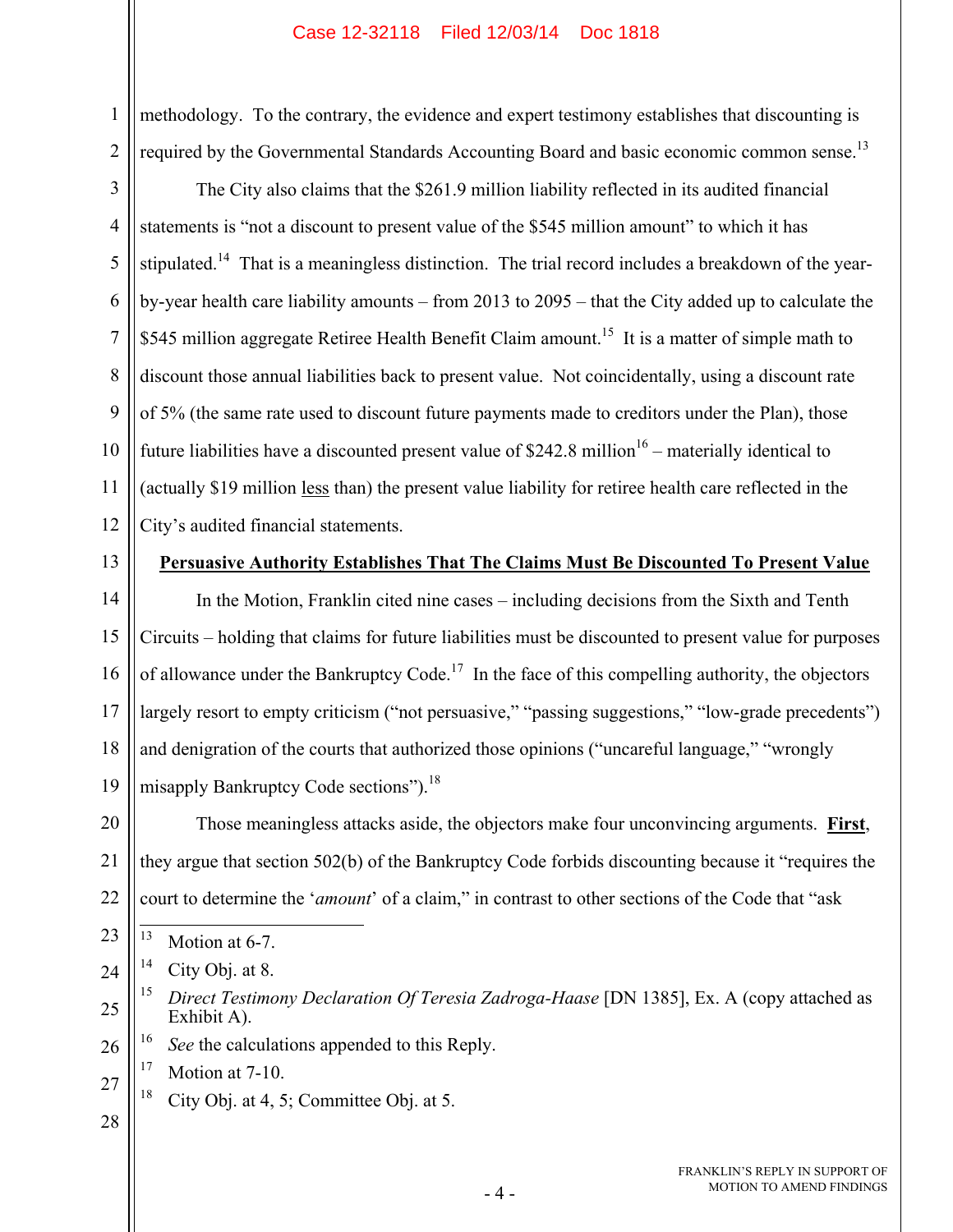1 2 3 4 5 6 7 courts to 'determine the *value*' as of a specific date."<sup>19</sup> This is a nonsensical apples-to-oranges comparison. Each of the statutory sections cited by the objectors concerns the value of *property* distributed *by* the debtor or the estate. In those instances, Congress spoke of the present "value" of the property to be distributed. In contrast, section 502 of the Code involves *claims* asserted *against* the debtor or the estate. In the context of claim allowance, it makes little sense to speak of the "value" of a debtor's liabilities. Rather, Congress properly directed courts to determine the "amount" of the liabilities that may be allowed against the bankruptcy estate.

8 9 10 11 12 13 14 15 16 17 18 19 20 Here, the "amount" of the Retiree Health Benefit Claims is the City's projected expense of providing health care benefits through the year 2095, discounted to account for the fact that the City would not have incurred much of that expense until decades into the future. That is the liability reflected in the City's financial statements and it is the most that retirees could have recovered had they obtained a judgment against the City on the bankruptcy petition date. The City's assertion that "the Bankruptcy Code accelerates the maturity of future obligations to the petition date" proves too much.<sup>20</sup> As the legislative history cited by the City makes clear, a bankruptcy petition "operates as the acceleration of the principal amount of all claims against the debtor. $121$  There is no "principal" amount" of the Retiree Health Benefit Claims, and there is nothing to accelerate. In litigation on their claims, retirees would have received no more than an amount equal to that needed to buy an annuity or insurance premium for lifetime health care, something that obviously could be obtained for a fraction of the projected non-discounted cost of healthcare expenses that would not be incurred until decades into the future.

There simply is nothing in the Bankruptcy Code that prohibits the discounting of a claim

contradicts the objectors on this very point. In that case, the Third Circuit specifically rejected the

argument that the Code forbids the discounting of a claim based upon future liabilities of the debtor:

against the estate. In fact, the objectors' marquee authority – *Oakwood Homes* – directly

> 26 19 19 City Obj. at 2 (emphasis in original); *see* Committee Obj. at 3.

27  $20$  City Obj. at 3.

<sup>21</sup> *Id.* (quoting H.R. Rep. 95-595 at 353-54 (1977)) (emphasis added).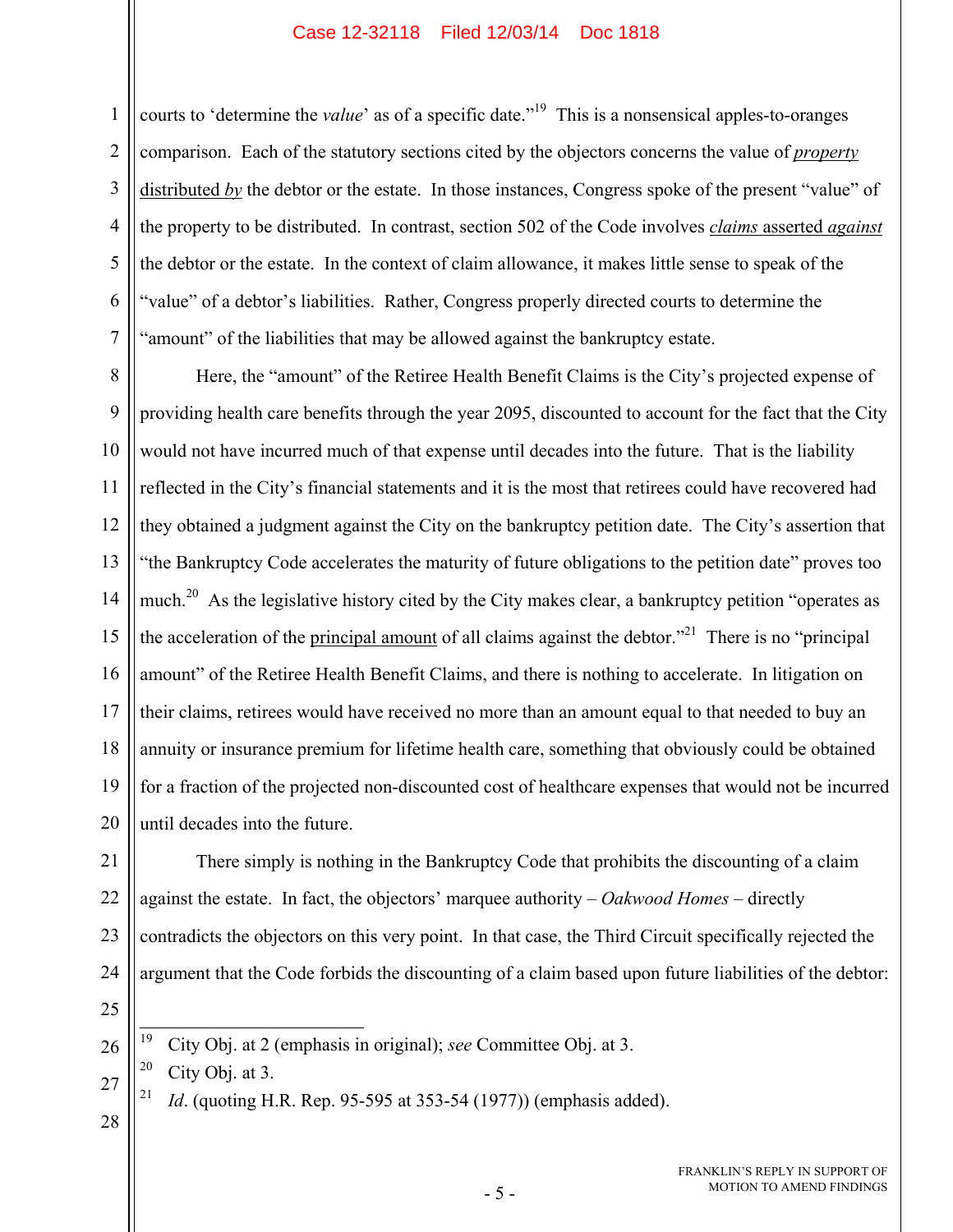We do not hold here that 11 U.S.C. § 502(b) never authorizes discounting a claim to present value, but instead that the statute does not clearly and unambiguously require it for all claims evaluated under § 502. In general, we of course acknowledge that money received today is more valuable than money negotiated to be received in the future, and reduction in recognition of that basic economic fact may sometimes be appropriate.

*In re Oakwood Homes Corp.*, 449 F.3d 588, 598 (3d Cir. 2006) (emphasis added).<sup>22</sup> Rejecting the exact argument made by the City, the Circuit noted that "finding a statute does not clearly and unambiguously order action X does not necessarily lead to the conclusion that action X is inappropriate – merely that further inquiry into other sources is needed." *Id.* at 598 n.11.

8 9 10 11 12 13 14 15 16 **Second**, the City argues that discounting future liabilities to present value would render various subsections of section 502(b) "superfluous."<sup>23</sup> This too makes no sense. Aside from section 502(b)(2)'s disallowance of "unmatured interest" (addressed below), the other subsections of section 502(b) cited by the City have nothing to do with discounting claims to present value. They are intended to accomplish policy objectives of ensuring that landlords and employees are not overcompensated by allowance of claims based on contracts that provide payments over long periods of time despite the lack of any continuing benefits to the estate – hence, the limitation of landlord claims to a maximum of three years' of future rent and the limitation of employee claims to a maximum of one year of future compensation. 11 U.S.C.  $\S$ § 502(b)(6), (7).

17 18 19 20 21 Here again, *Oakwood Homes* directly contradicts the position advanced by the objectors. In *Oakwood*, the Third Circuit surveyed the same subsections of section 502(b) but reached precisely the opposite conclusion than the one urged by the objectors: "We wholeheartedly agree that future liabilities must be reduced in some way to reflect the time value of money." *Oakwood Homes*, 449 F.3d at 601 (emphasis added).

22 23 **Third**, the objectors try but fail to distinguish the numerous cases cited by Franklin that mandate the discounting of claims for future liabilities.<sup>24</sup>

24

1

2

3

4

5

6

7

<sup>25</sup> 26 27  $\overline{22}$ 22 The only other case relied upon by the objectors quotes this passage with approval. *In re Gretag Imaging, Inc.*, 485 B.R. 39, 46 (Bankr. D. Mass. 2013) (quoting *Oakwood Homes*). <sup>23</sup> City Obi. at 3.

<sup>&</sup>lt;sup>24</sup> City Obj. at 4-6; Committee Obj. at 5-6.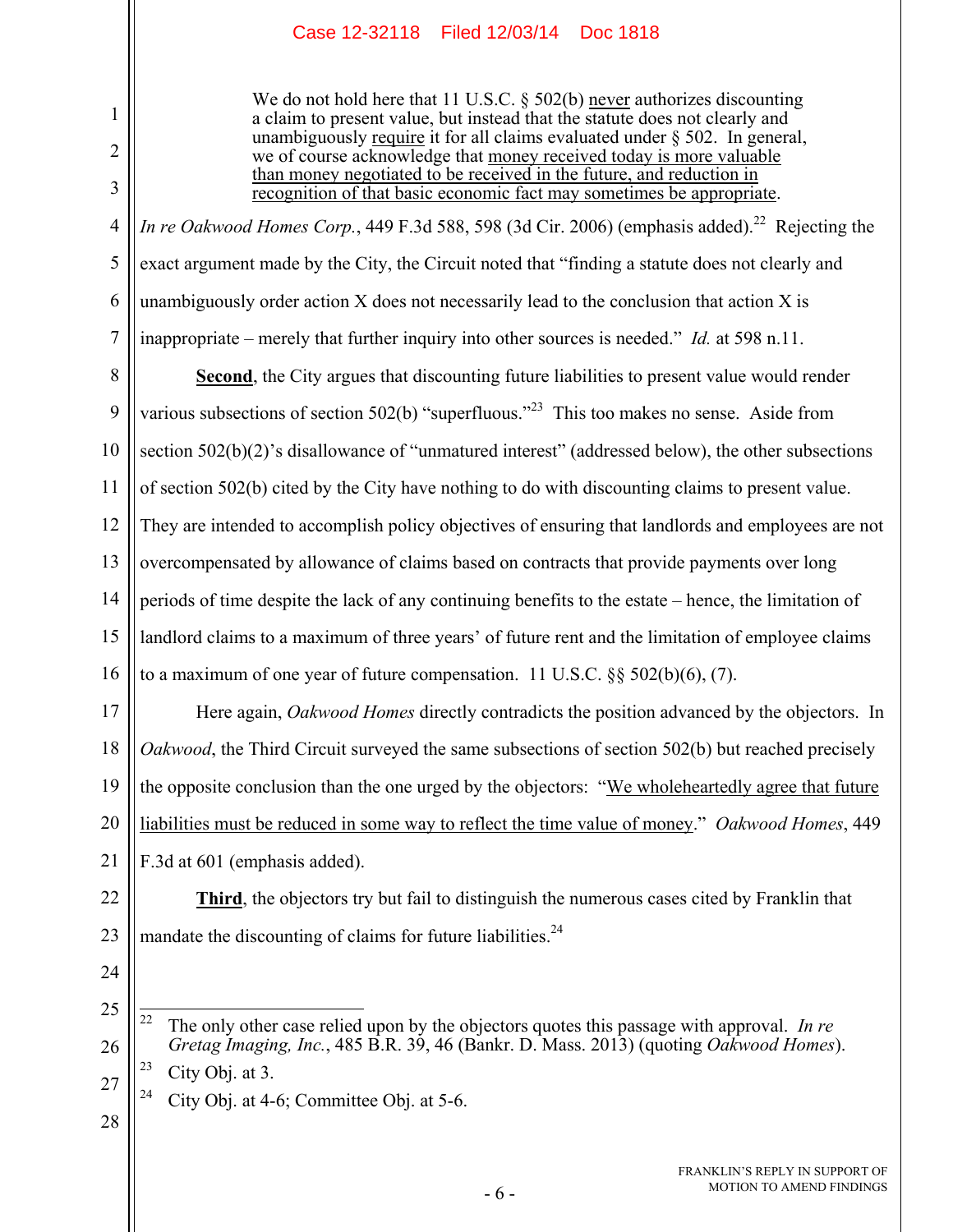1 2 3 4 5 6 7 8 9 10 11 12 13 14 15 16 17 For example, the City acknowledges that the "ERISA cases" cited by Franklin "contain passing suggestions, without the benefit of statutory or doctrinal analysis, that the Bankruptcy Code provides for such discounting to present value," but then urges that "this language is clearly *dicta*" because "ERISA mandated the discount to present value."<sup>25</sup> The City is wrong. The Sixth and Tenth Circuits made much more than "passing suggestions" in *dicta* – they specifically held in clear and unambiguous language that the Code requires discounting of claims for future pension benefits. *In re CSC Indus. Inc.*, 232 F.3d 505, 508 (6th Cir. 2000) (citing section 502(b) for the proposition that "the bankruptcy court must . . . reduce claims for future payment to present value") (emphasis added); *In re CF&I Fabricators of Utah, Inc.*, 150 F.3d 1293, 1300 (10th Cir. 1998) (citing section 502(b) for the proposition that, "[t]o insure the relative equality of payment between claims that mature in the future and claims that can be paid on the date of bankruptcy, the Bankruptcy Code mandates that all claims for future payment must be reduced to present value") (emphasis added); *see also In re Chateaugay Corp.*, 115 B.R. 760, 770 (Bankr. S.D.N.Y. 1990) ("Once the value of the aggregate future liabilities has been determined, the present value of those future liabilities is determined as a matter of bankruptcy law so that all similar claims for future liabilities are treated in an economically similar manner.") (emphasis added), *vacated by consent order*, 1993 U.S. Dist. LEXIS 21409 (S.D.N.Y. June 7, 1993) .

18 19 20 21 22 23 24 25 Those are not "cherry-picked quotations." They are core holdings of two different Circuit Courts. The fact that those cases involved disputes over the appropriate discount rate does not render those core holdings *dicta*. The discount rate never would have been at issue if the Bankruptcy Code did not require discounting of the claims. Moreover, the provisions of ERISA relating to discounting are analogous to the rules of the Governmental Standards Accounting Board that require the City to discount its retiree health liability for purposes of its audited financial statements. In each case, the non-bankruptcy rule provides guidance with respect to calculation of a liability for which the Bankruptcy Code requires discounting.

- 26
- 27 28  $\overline{25}$ City Obj. at 4.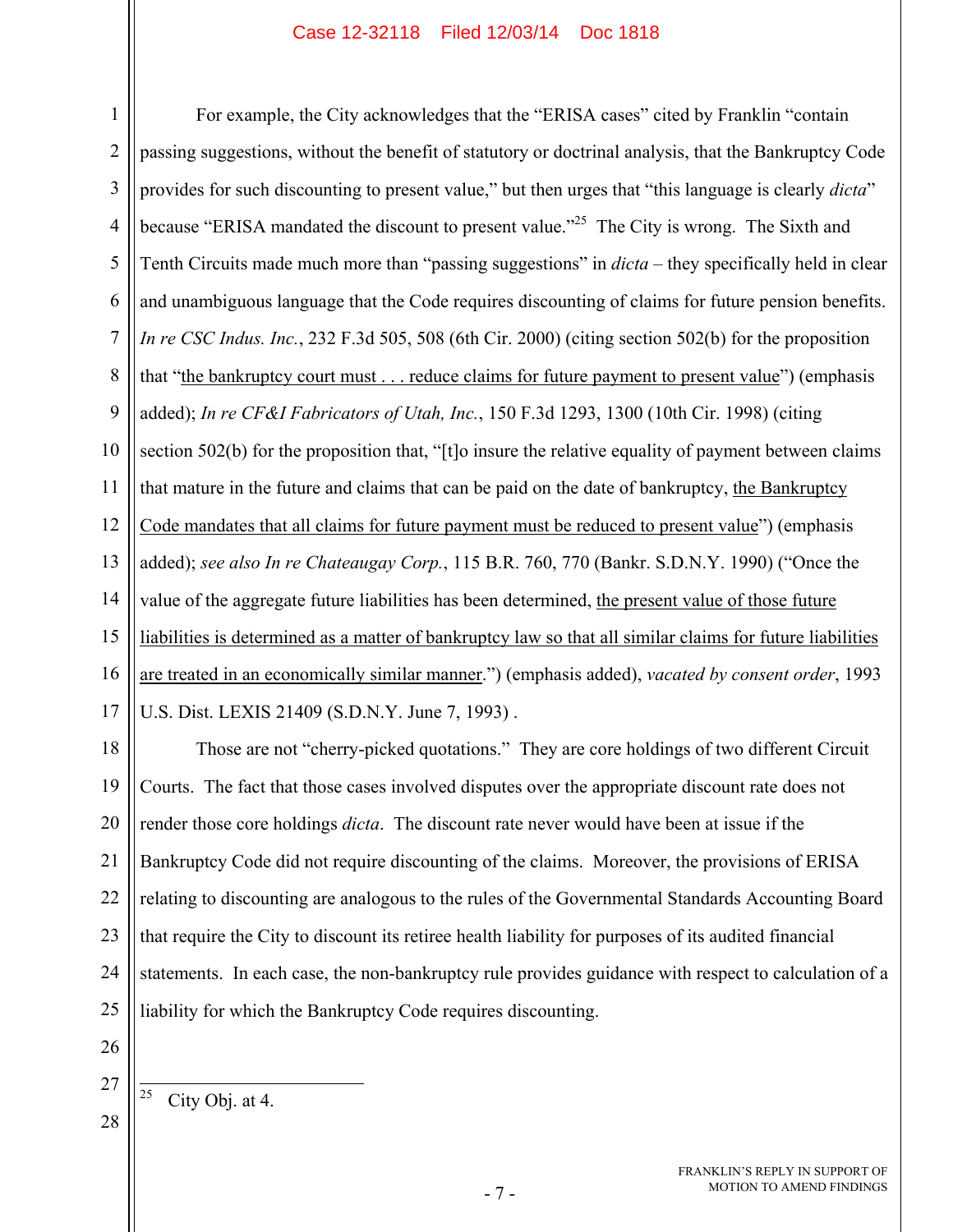Notably, the objectors do not even attempt to distinguish Franklin's multiple other authorities, which mandate discounting of claims for deferred compensation (*Kucin*, *Trace*, *Thomson McKinnon*), installment payments under a lease (*O.P.M.*), and non-interest bearing notes (*Wisconsin Engine*, *Loewen*).<sup>26</sup> All of these cases are persuasive, indeed compelling, authority independently establishing that claims based upon a debtor's future liabilities – like the Retiree Health Benefit Claims – must be discounted to present value for purposes of allowance and distribution.

8 9 10 11 12 13 14 15 16 17 18 19 **Fourth**, and finally, the objectors continue to rely on *Oakwood Homes*. 27 However, as explained at length in the Motion and as noted above, *Oakwood* is fully consistent with the Bankruptcy Code's mandate that the Retiree Health Benefit Claims be discounted. Among other things, the holding of *Oakwood* was expressly based on the difference between interest-bearing and non-interest bearing obligations. The Third Circuit held that the former are not to be discounted because section 502(b)(2) already discounts the claim by disallowing unmatured interest on the obligation. In contrast, the Circuit held that the latter – non-interest bearing claims like the Retiree Health Benefit Claims – must be discounted in order to "avoid[] a windfall." *Oakwood Homes*, 449 F.3d at 601. The City asserts that "there is no reason why the statutory interpretation and analysis of the Third Circuit would, or should, be any different in a case where unmatured interest was not involved," blithely ignoring that the Circuit specifically drew just such a distinction and concluded "that future liabilities must be reduced in some way to reflect the time value of money." *Id.*  (emphasis added).

The Committee also argues that it would be unfair to discount the Retiree Health Benefit Claims because "Franklin's own general unsecured claim . . . has not been discounted to present value."<sup>28</sup> But it has. The entirety of Franklin's claim for interest to be paid over the next three decades has been disallowed. If Franklin's claim were treated like the Retiree Health Benefit

25

26 See Motion at 8-10.

<sup>27</sup> City Obj. at 6-8; Committee Obj. at 3-4.

- $28$  Committee Obj. at 4.
- 28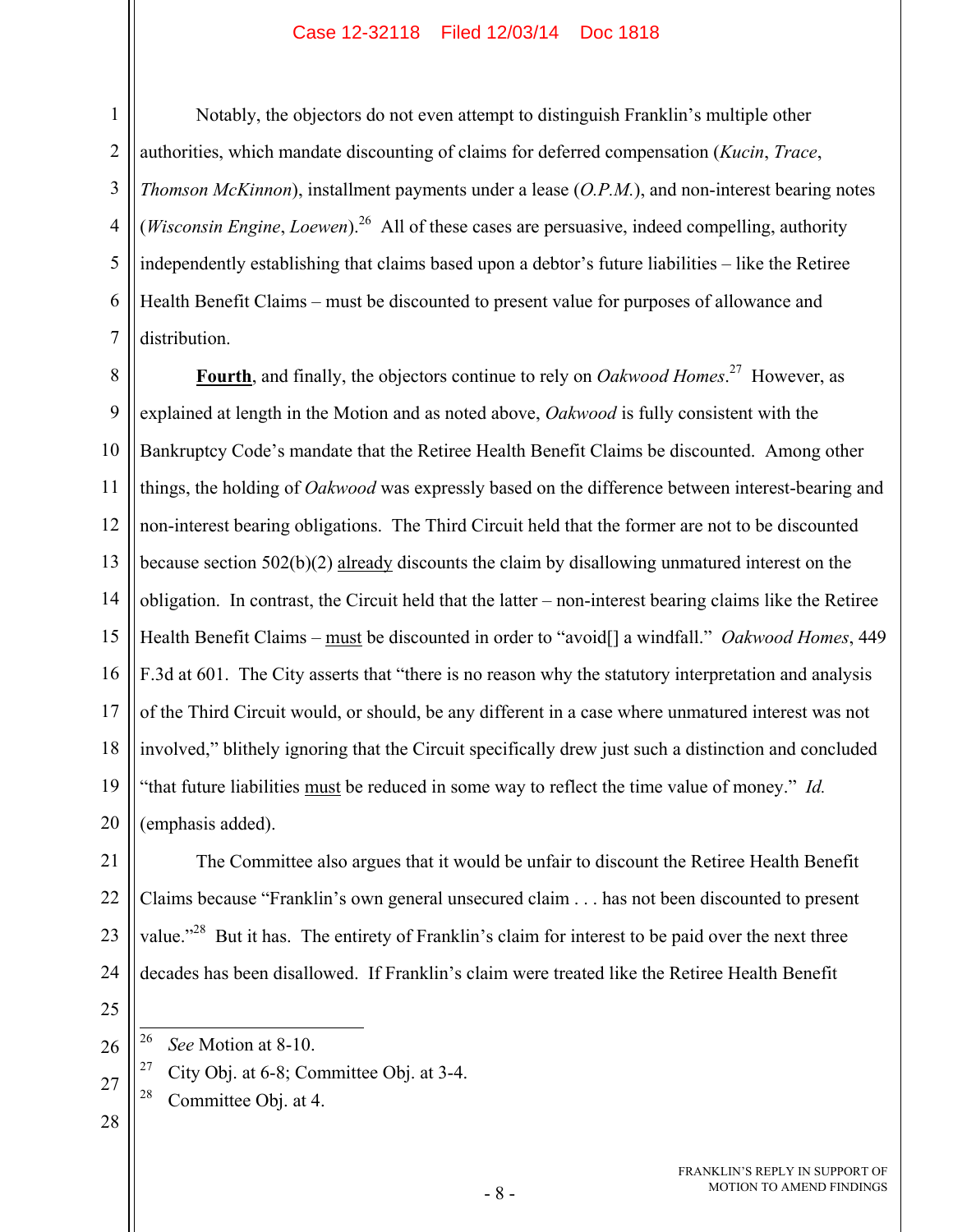1 2 3 4 5 6 7 8 9 10 11 12 Claims (*i.e.*, no discounting), Franklin would have an unsecured claim for all of the scheduled debt service on its bonds – a claim in excess of \$74 million after accounting for payment of the secured portion of the claim (as opposed to the \$32.5 million unsecured claim actually allowed in the case). As the Third Circuit held in *Oakwood Homes*, disallowance of the claim for unmatured interest is the same as discounting the claim to present value. *Id.* at 600 ("As a matter of economics, . . . it is irrelevant whether a court applies  $\S 502(b)(2)$  to disallow unmatured interest, or discounts the entire amount (*i.e.*, principal plus interest) to present value – as long as the court performs only one such operation and not both, the result is the same.") (emphasis in original). Indeed, the Circuit specifically condemned as "double discounting" the Committee's suggestion that Franklin's claim be discounted on top of the disallowance of unmatured interest. *Id.* ("discounting is not permitted where the claim is for principal plus interest, and the interest already has been disallowed pursuant to  $\S$  502(b)(2)") (emphasis in original).

13 14 The objectors pretend that *Oakwood* does not actually mean what it says. Upon reading the opinion, the Court will see that the objectors are engaged in wishful thinking.

#### **Conclusion**

16 17 18 19 20 21 Try as they might, the objectors cannot credibly dispute the fact that the Retiree Health Benefit Claims must be discounted to present value. By failing to discount, the City improperly reduced the distribution on Franklin's unsecured claim by more than 50%. The Court should alter and amend its findings of fact and conclusions of law in order to sustain Franklin's objection and reduce the aggregate allowed amount of the Retiree Health Benefit Claims to the discounted present value of \$261.9 million.

22 Dated: December 3, 2014 JONES DAY

15

23

24

25

26

27

28

 By: */s/ James Johnston*  James O. Johnston Joshua D. Morse

> *Attorneys for Franklin High Yield Tax-Free Income Fund and Franklin California High Yield Municipal Fund*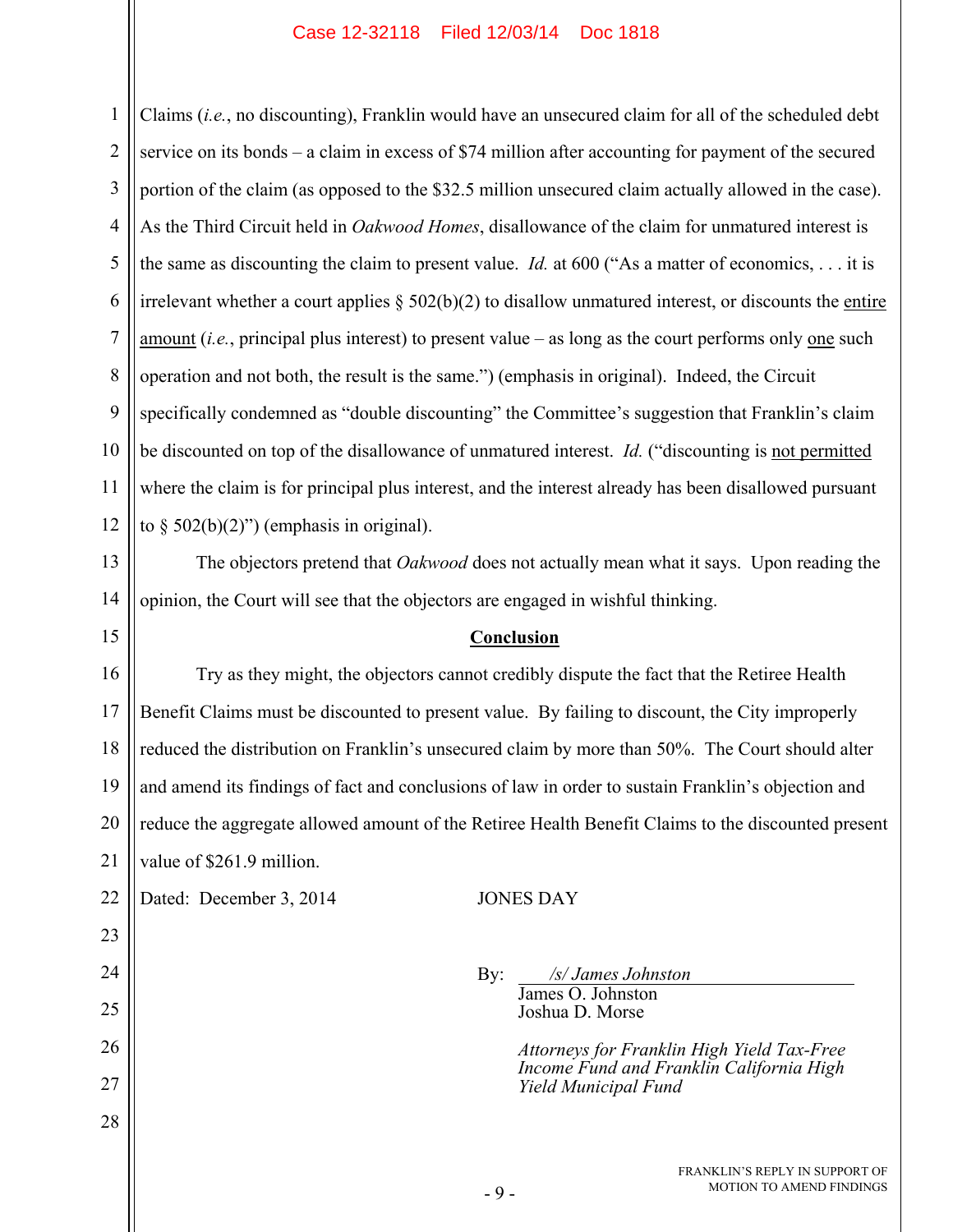|                | Case 12-32118 Filed 12/03/14<br><b>Doc 1818</b> |                                                                   |                |                 |                            |  |  |  |  |
|----------------|-------------------------------------------------|-------------------------------------------------------------------|----------------|-----------------|----------------------------|--|--|--|--|
| 1              | <b>Appendix</b>                                 |                                                                   |                |                 |                            |  |  |  |  |
| $\sqrt{2}$     |                                                 | <b>Present Value Of Projected Retiree Health Benefit Expenses</b> |                |                 |                            |  |  |  |  |
| $\mathfrak{Z}$ | 5% Discount Rate                                |                                                                   |                |                 |                            |  |  |  |  |
| $\overline{4}$ | <u>Date</u>                                     | <b>Expense</b>                                                    | <b>Time</b>    | <b>Discount</b> | <b>Present Value</b>       |  |  |  |  |
| 5              | 2013                                            | \$14,919,712                                                      | 2.00           | 1.103           | \$13,532,619               |  |  |  |  |
|                | 2014                                            | \$15,555,962                                                      | 3.00           | 1.158           | \$13,437,825               |  |  |  |  |
| 6              | 2015                                            | \$16,038,883                                                      | 4.00           | 1.216           | \$13,195,229               |  |  |  |  |
|                | 2016                                            | \$16,513,171                                                      | 5.00           | 1.276           | \$12,938,502               |  |  |  |  |
|                | 2017                                            | \$16,854,112                                                      | 6.00           | 1.340           | \$12,576,798               |  |  |  |  |
| $\overline{7}$ | 2018                                            | \$17,040,154                                                      | 7.00           | 1.407           | \$12,110,119               |  |  |  |  |
|                | 2019                                            | \$17,026,612                                                      | 8.00           | 1.477           | \$11,524,281               |  |  |  |  |
| 8              | 2020                                            | \$17,041,141                                                      | 9.00           | 1.551           | \$10,984,871               |  |  |  |  |
|                | 2021                                            | \$17,111,465                                                      | 10.00          | 1.629           | \$10,504,955               |  |  |  |  |
| 9              | 2022                                            | \$16,734,478                                                      | 11.00          | 1.710           | \$9,784,303                |  |  |  |  |
|                | 2023                                            | \$16,591,229                                                      | 12.00          | 1.796           | \$9,238,617                |  |  |  |  |
| 10             | 2024                                            | \$16,255,928                                                      | 13.00          | 1.886           | \$8,620,866                |  |  |  |  |
| 11             | 2025                                            | \$16,296,902                                                      | 14.00          | 1.980           | \$8,231,043                |  |  |  |  |
|                | 2026                                            | \$16,128,568                                                      | 15.00          | 2.079           | \$7,758,117                |  |  |  |  |
| 12             | 2027                                            | \$15,560,288                                                      | 16.00          | 2.183           | \$7,128,347                |  |  |  |  |
|                | 2028                                            | \$15,312,676                                                      | 17.00          | 2.292           | \$6,680,870                |  |  |  |  |
| 13             | 2029                                            | \$15,325,322                                                      | 18.00          | 2.407           | \$6,367,988                |  |  |  |  |
|                | 2030                                            | \$15,230,484                                                      | 19.00          | 2.527           | \$6,027,220                |  |  |  |  |
| 14             | 2031                                            | \$15,120,823                                                      | 20.00          | 2.653           | \$5,698,879                |  |  |  |  |
|                | 2032                                            | \$14,970,506                                                      | 21.00          | 2.786           | \$5,373,549                |  |  |  |  |
|                | 2033                                            | \$14,819,087                                                      | 22.00          | 2.925           | \$5,065,903                |  |  |  |  |
| 15             | 2034                                            | \$14,556,248                                                      | 23.00          | 3.072           | \$4,739,097                |  |  |  |  |
|                | 2035                                            | \$14,283,793                                                      | 24.00          | 3.225           | \$4,428,946                |  |  |  |  |
| 16             | 2036                                            | \$13,918,697                                                      | 25.00          | 3.386           | \$4,110,230                |  |  |  |  |
|                | 2037                                            | \$13,452,091                                                      | 26.00          | 3.556           | \$3,783,276                |  |  |  |  |
| 17             | 2038                                            | \$12,904,248                                                      | 27.00          | 3.733           | \$3,456,381                |  |  |  |  |
|                | 2039                                            | \$12,334,811                                                      | 28.00          | 3.920           | \$3,146,532                |  |  |  |  |
| 18             | 2040<br>2041                                    | \$11,705,505                                                      | 29.00          | 4.116           | \$2,843,809                |  |  |  |  |
| 19             | 2042                                            | \$11,004,864<br>\$10,300,600                                      | 30.00<br>31.00 | 4.322<br>4.538  | \$2,546,277<br>\$2,269,835 |  |  |  |  |
| 20             | 2043                                            | \$9,634,319                                                       | 32.00          | 4.765           | \$2,021,918                |  |  |  |  |
|                | 2044                                            | \$8,951,554                                                       | 33.00          | 5.003           | \$1,789,170                |  |  |  |  |
| 21             | 2045                                            | \$8,287,777                                                       | 34.00          | 5.253           | \$1,577,618                |  |  |  |  |
|                | 2046                                            | \$7,609,337                                                       | 35.00          | 5.516           | \$1,379,499                |  |  |  |  |
| 22             | 2047                                            | \$6,946,526                                                       | 36.00          | 5.792           | \$1,199,369                |  |  |  |  |
|                | 2048                                            | \$6,324,907                                                       | 37.00          | 6.081           | \$1,040,040                |  |  |  |  |
| 23             | 2049                                            | \$5,733,526                                                       | 38.00          | 6.385           | \$897,901                  |  |  |  |  |
|                | 2050                                            | \$5,166,114                                                       | 39.00          | 6.705           | \$770,515                  |  |  |  |  |
|                | 2051                                            | \$4,634,923                                                       | 40.00          | 7.040           | \$658,371                  |  |  |  |  |
| 24             | 2052                                            | \$4,142,114                                                       | 41.00          | 7.392           | \$560,352                  |  |  |  |  |
|                | 2053                                            | \$3,689,097                                                       | 42.00          | 7.762           | \$475,302                  |  |  |  |  |
| 25             | 2054                                            | \$3,275,243                                                       | 43.00          | 8.150           | \$401,887                  |  |  |  |  |
|                | 2055                                            | \$2,899,180                                                       | 44.00          | 8.557           | \$338,802                  |  |  |  |  |
| 26             | 2056                                            | \$2,559,343                                                       | 45.00          | 8.985           | \$284,846                  |  |  |  |  |
|                | 2057                                            | \$2,254,005                                                       | 46.00          | 9.434           | \$238,917                  |  |  |  |  |
| 27             | 2058                                            | \$1,979,573                                                       | 47.00          | 9.906           | \$199,836                  |  |  |  |  |
|                | 2059                                            | \$1,731,965                                                       | 48.00          | 10.401          | \$166,515                  |  |  |  |  |
| 28             |                                                 |                                                                   |                |                 |                            |  |  |  |  |